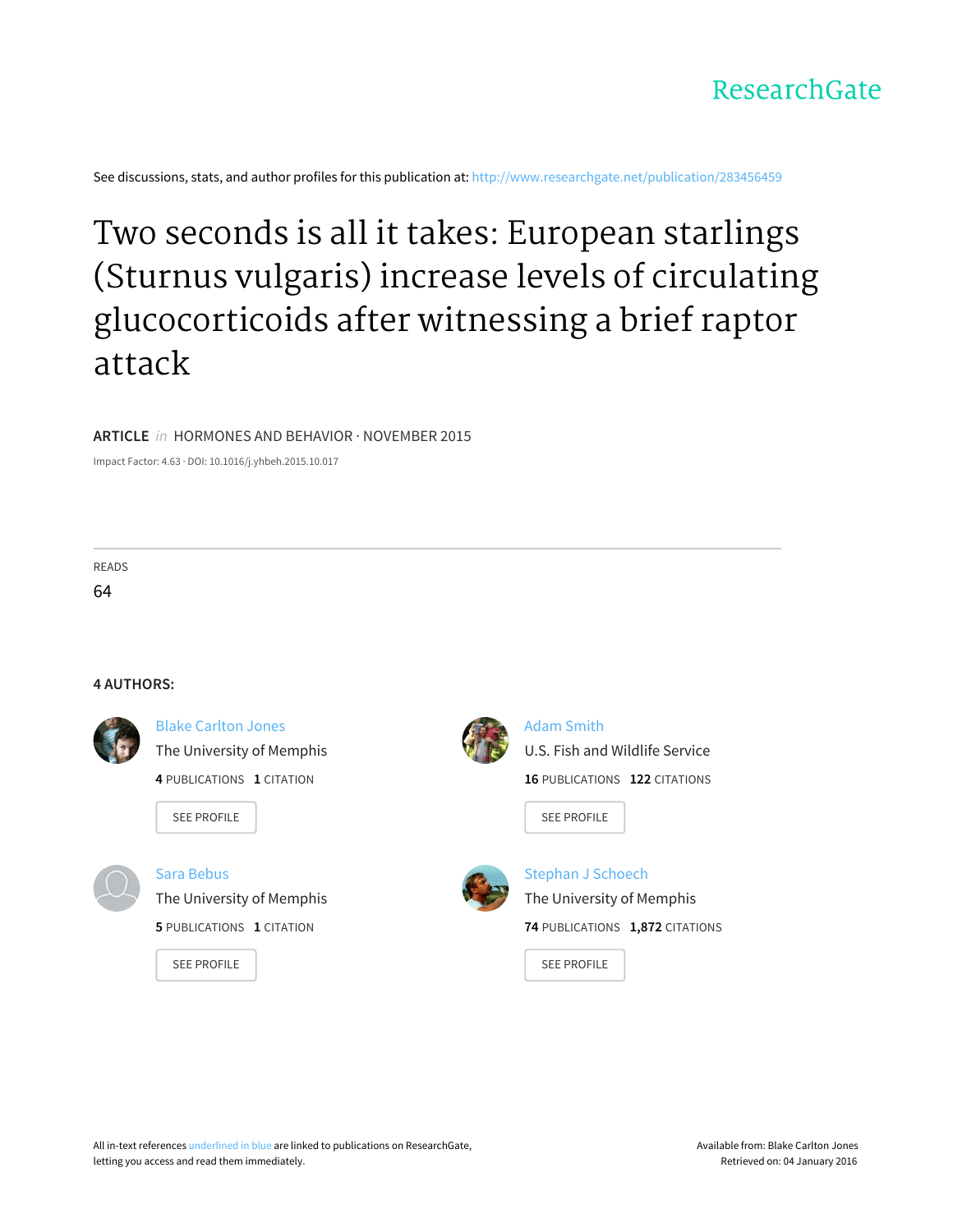

### Hormones and Behavior



journal homepage: www.elsevier.com/locate/yhbeh

### Two seconds is all it takes: European starlings (Sturnus vulgaris) increase levels of circulating glucocorticoids after witnessing a brief raptor attack



Blake C. Jones <sup>a,\*</sup>, Adam D. Smith <sup>b</sup>, Sara E. Bebus <sup>a</sup>, Stephan J. Schoech <sup>a</sup>

<sup>a</sup> Department of Biological Sciences, University of Memphis, Ellington Hall 239, 3700 Walker Ave, Memphis, TN 38152, USA

b Department of Natural Resources Science, University of Rhode Island, 105 Coastal Institute in Kingston, Kingston, RI 02881, USA

#### article info abstract

Article history: Received 11 May 2015 Revised 27 October 2015 Accepted 28 October 2015 Available online xxxx

Keywords: Corticosterone Stress response HPA axis Avian Depredation

Researchers typically study "acute" activation of the hypothalamic–pituitary–adrenal (HPA) axis by measuring levels of circulating glucocorticoids in animals that have been exposed to a predator or a cue from a predator (e.g., odor), or have experienced a standardized capture-and-restraint protocol, all of which are many minutes in duration. However, exposure to predators in the "wild", either as the subject of an attack or as a witness to an attack, is generally much shorter as most depredation attempts upon free-living animals last <5 s. Yet, whether a stimulus lasting only seconds can activate the HPA axis is unknown. To determine if a stimulus of a few seconds triggers a glucocorticoid response, we measured levels of corticosterone (CORT; the primary avian glucocorticoid) in wild-caught European starlings (Sturnus vulgaris) after they witnessed a brief (<2-8 s) raptor attack upon a conspecific, a human "attack" (i.e., a researcher handling a conspecific), and an undisturbed control. Witnesses of a raptor attack responded with CORT levels comparable to that induced by a standardized captureand-restraint protocol. Glucocorticoid levels of individuals following the control treatment were similar to baseline levels, and those that witnessed a human "attack" had intermediate levels. Our results demonstrate that witnessing a predator attack of very brief duration triggers a profound adrenocortical stress response. Given the considerable evidence of a role for glucocorticoids in learning and memory, such a response may affect how individuals learn to recognize and appropriately react to predators.

© 2015 Elsevier Inc. All rights reserved.

#### Introduction

Levels of glucocorticoids (GCs; steroid hormones released by the adrenal cortex) at baseline serve critical metabolic functions, but increase following activation of the hypothalamic–pituitary–adrenal (HPA) axis in response to real or perceived stressors, both acute and chronic [\(Charmandari et al., 2005\).](https://www.researchgate.net/publication/8023121_Endocrinology_of_the_stress_response?el=1_x_8&enrichId=rgreq-ee60b45a-844c-4099-9fcc-40042fbb68ac&enrichSource=Y292ZXJQYWdlOzI4MzQ1NjQ1OTtBUzozMDMxNDk5ODA1NTMyMTZAMTQ0OTI4Nzk5NTgwNw==) Chronic exposure to GCs can deleteriously affect health and cognitive function in humans and animals [\(Cohen](https://www.researchgate.net/publication/5918645_Psychological_stress_and_disease_JAMA_298_1685-1687?el=1_x_8&enrichId=rgreq-ee60b45a-844c-4099-9fcc-40042fbb68ac&enrichSource=Y292ZXJQYWdlOzI4MzQ1NjQ1OTtBUzozMDMxNDk5ODA1NTMyMTZAMTQ0OTI4Nzk5NTgwNw==) [et al., 2007; McEwen and Sapolsky, 1995; McEwen and Wing](https://www.researchgate.net/publication/5918645_Psychological_stress_and_disease_JAMA_298_1685-1687?el=1_x_8&enrichId=rgreq-ee60b45a-844c-4099-9fcc-40042fbb68ac&enrichSource=Y292ZXJQYWdlOzI4MzQ1NjQ1OTtBUzozMDMxNDk5ODA1NTMyMTZAMTQ0OTI4Nzk5NTgwNw==)field, [2003; Roozendaal et al., 2009; Sheriff et al., 2009\).](https://www.researchgate.net/publication/5918645_Psychological_stress_and_disease_JAMA_298_1685-1687?el=1_x_8&enrichId=rgreq-ee60b45a-844c-4099-9fcc-40042fbb68ac&enrichSource=Y292ZXJQYWdlOzI4MzQ1NjQ1OTtBUzozMDMxNDk5ODA1NTMyMTZAMTQ0OTI4Nzk5NTgwNw==) Acute activation of the HPA axis facilitates physiological and behavioral changes that redirect energy away from processes not essential for immediate survival, such as reproduction, and toward processes and behaviors that may enhance survival, such as glucose mobilization, antipredator behaviors, and memory consolidation (reviewed by [Sapolsky et al., 2000;](https://www.researchgate.net/publication/12618227_How_Do_Glucocorticoids_Influence_Stress_Responses_Integrating_Permissive_Suppressive_Stimulatory_and_Preparative_Actions?el=1_x_8&enrichId=rgreq-ee60b45a-844c-4099-9fcc-40042fbb68ac&enrichSource=Y292ZXJQYWdlOzI4MzQ1NjQ1OTtBUzozMDMxNDk5ODA1NTMyMTZAMTQ0OTI4Nzk5NTgwNw==) Wingfi[eld and Ramenofsky, 1999\).](https://www.researchgate.net/publication/12618227_How_Do_Glucocorticoids_Influence_Stress_Responses_Integrating_Permissive_Suppressive_Stimulatory_and_Preparative_Actions?el=1_x_8&enrichId=rgreq-ee60b45a-844c-4099-9fcc-40042fbb68ac&enrichSource=Y292ZXJQYWdlOzI4MzQ1NjQ1OTtBUzozMDMxNDk5ODA1NTMyMTZAMTQ0OTI4Nzk5NTgwNw==)

The conventional methods used to study acute activation of the HPA axis are often understood to be a proxy for a life-threatening encounter with a predator, even if not explicitly stated as such (Wingfi[eld and](https://www.researchgate.net/publication/246385156_Hormones_and_the_behavioral_ecology_of_stress?el=1_x_8&enrichId=rgreq-ee60b45a-844c-4099-9fcc-40042fbb68ac&enrichSource=Y292ZXJQYWdlOzI4MzQ1NjQ1OTtBUzozMDMxNDk5ODA1NTMyMTZAMTQ0OTI4Nzk5NTgwNw==)

E-mail address: bcjones8@memphis.edu (B.C. Jones).

[Ramenofsky, 1999\).](https://www.researchgate.net/publication/246385156_Hormones_and_the_behavioral_ecology_of_stress?el=1_x_8&enrichId=rgreq-ee60b45a-844c-4099-9fcc-40042fbb68ac&enrichSource=Y292ZXJQYWdlOzI4MzQ1NjQ1OTtBUzozMDMxNDk5ODA1NTMyMTZAMTQ0OTI4Nzk5NTgwNw==) However, the duration of experimental "acute" stressors used to date are typically longer, by orders of magnitude in most cases, than the duration of an acute predation attempt experienced by free-living animals. Methods that have been used include pursuit by a human for 15 min [\(Rödl et al., 2007\),](https://www.researchgate.net/publication/6352977_Tameness_and_stress_physiology_in_a_predator-naive_island_species_confronted_with_novel_predation_threat?el=1_x_8&enrichId=rgreq-ee60b45a-844c-4099-9fcc-40042fbb68ac&enrichSource=Y292ZXJQYWdlOzI4MzQ1NjQ1OTtBUzozMDMxNDk5ODA1NTMyMTZAMTQ0OTI4Nzk5NTgwNw==) exposure to static predator mounts for 15 to 60 min [\(Cockrem and Silverin, 2002;](https://www.researchgate.net/publication/13642641_Behavioural_and_hormonal_responses_of_Pied_Flycatchers_to_environmental_stressors?el=1_x_8&enrichId=rgreq-ee60b45a-844c-4099-9fcc-40042fbb68ac&enrichSource=Y292ZXJQYWdlOzI4MzQ1NjQ1OTtBUzozMDMxNDk5ODA1NTMyMTZAMTQ0OTI4Nzk5NTgwNw==) [Silverin, 1998\),](https://www.researchgate.net/publication/13642641_Behavioural_and_hormonal_responses_of_Pied_Flycatchers_to_environmental_stressors?el=1_x_8&enrichId=rgreq-ee60b45a-844c-4099-9fcc-40042fbb68ac&enrichSource=Y292ZXJQYWdlOzI4MzQ1NjQ1OTtBUzozMDMxNDk5ODA1NTMyMTZAMTQ0OTI4Nzk5NTgwNw==) exposure to a tame individual of a predatory species that does not exhibit depredation behavior for 30 min [\(Canoine et al.,](https://www.researchgate.net/publication/248023742_The_stress_response_of_European_stonechats_depends_on_the_type_of_stressor?el=1_x_8&enrichId=rgreq-ee60b45a-844c-4099-9fcc-40042fbb68ac&enrichSource=Y292ZXJQYWdlOzI4MzQ1NjQ1OTtBUzozMDMxNDk5ODA1NTMyMTZAMTQ0OTI4Nzk5NTgwNw==) [2002\),](https://www.researchgate.net/publication/248023742_The_stress_response_of_European_stonechats_depends_on_the_type_of_stressor?el=1_x_8&enrichId=rgreq-ee60b45a-844c-4099-9fcc-40042fbb68ac&enrichSource=Y292ZXJQYWdlOzI4MzQ1NjQ1OTtBUzozMDMxNDk5ODA1NTMyMTZAMTQ0OTI4Nzk5NTgwNw==) or forced proximity to a live predator for 5 to 60 min [\(Canoine](https://www.researchgate.net/publication/10579018_Stress_Integration_after_Acute_and_Chronic_Predator_Stress_Differential_Activation_of_Central_Stress_Circuitry_and_Sensitization_of_the_Hypothalamo-Pituitary-Adrenocortical_Axis?el=1_x_8&enrichId=rgreq-ee60b45a-844c-4099-9fcc-40042fbb68ac&enrichSource=Y292ZXJQYWdlOzI4MzQ1NjQ1OTtBUzozMDMxNDk5ODA1NTMyMTZAMTQ0OTI4Nzk5NTgwNw==) [et al., 2002; Figueiredo et al., 2003; Manogue et al., 1975; McIntyre](https://www.researchgate.net/publication/10579018_Stress_Integration_after_Acute_and_Chronic_Predator_Stress_Differential_Activation_of_Central_Stress_Circuitry_and_Sensitization_of_the_Hypothalamo-Pituitary-Adrenocortical_Axis?el=1_x_8&enrichId=rgreq-ee60b45a-844c-4099-9fcc-40042fbb68ac&enrichSource=Y292ZXJQYWdlOzI4MzQ1NjQ1OTtBUzozMDMxNDk5ODA1NTMyMTZAMTQ0OTI4Nzk5NTgwNw==) [et al., 1999; Narayan et al., 2013; Park et al., 2008\).](https://www.researchgate.net/publication/10579018_Stress_Integration_after_Acute_and_Chronic_Predator_Stress_Differential_Activation_of_Central_Stress_Circuitry_and_Sensitization_of_the_Hypothalamo-Pituitary-Adrenocortical_Axis?el=1_x_8&enrichId=rgreq-ee60b45a-844c-4099-9fcc-40042fbb68ac&enrichSource=Y292ZXJQYWdlOzI4MzQ1NjQ1OTtBUzozMDMxNDk5ODA1NTMyMTZAMTQ0OTI4Nzk5NTgwNw==) [Pakkala et al.](https://www.researchgate.net/publication/235716235_An_Experimental_Test_of_the_Capture-Restraint_Protocol_for_Estimating_the_Acute_Stress_Response?el=1_x_8&enrichId=rgreq-ee60b45a-844c-4099-9fcc-40042fbb68ac&enrichSource=Y292ZXJQYWdlOzI4MzQ1NjQ1OTtBUzozMDMxNDk5ODA1NTMyMTZAMTQ0OTI4Nzk5NTgwNw==) [\(2013\)](https://www.researchgate.net/publication/235716235_An_Experimental_Test_of_the_Capture-Restraint_Protocol_for_Estimating_the_Acute_Stress_Response?el=1_x_8&enrichId=rgreq-ee60b45a-844c-4099-9fcc-40042fbb68ac&enrichSource=Y292ZXJQYWdlOzI4MzQ1NjQ1OTtBUzozMDMxNDk5ODA1NTMyMTZAMTQ0OTI4Nzk5NTgwNw==) present a notable exception with their use of a relatively brief predation stressor. They measured HPA axis responsiveness in rock pigeons (Columba livia) that were used as lure birds to attract and trap free-living raptors (see the Discussion section for further consideration of this study).

The most widely used stressor for assessing acute HPA axis responsiveness is the standardized capture-and-restraint protocol (Wingfield, 1994), in which an animal is captured and subsequently held in a cloth bag anywhere from 5 to 60 min while a series of blood samples are collected for later measure of GC [\(Astheimer et al., 1995;](https://www.researchgate.net/publication/267931570_Sex_differences_in_the_long-term_repeatability_of_the_acute_stress_response_in_long-lived_free-living_Florida_scrub-jays_Aphelocoma_coerulescens?el=1_x_8&enrichId=rgreq-ee60b45a-844c-4099-9fcc-40042fbb68ac&enrichSource=Y292ZXJQYWdlOzI4MzQ1NjQ1OTtBUzozMDMxNDk5ODA1NTMyMTZAMTQ0OTI4Nzk5NTgwNw==) [Small and Schoech, 2015; Wing](https://www.researchgate.net/publication/267931570_Sex_differences_in_the_long-term_repeatability_of_the_acute_stress_response_in_long-lived_free-living_Florida_scrub-jays_Aphelocoma_coerulescens?el=1_x_8&enrichId=rgreq-ee60b45a-844c-4099-9fcc-40042fbb68ac&enrichSource=Y292ZXJQYWdlOzI4MzQ1NjQ1OTtBUzozMDMxNDk5ODA1NTMyMTZAMTQ0OTI4Nzk5NTgwNw==)field et al., 1992). This method has been widely used to study the acute stress response of vertebrates

<sup>⁎</sup> Corresponding author at: Department of Biological Sciences, University of Memphis, Ellington Hall 239, 3700 Walker Ave, Memphis, TN 38152, USA.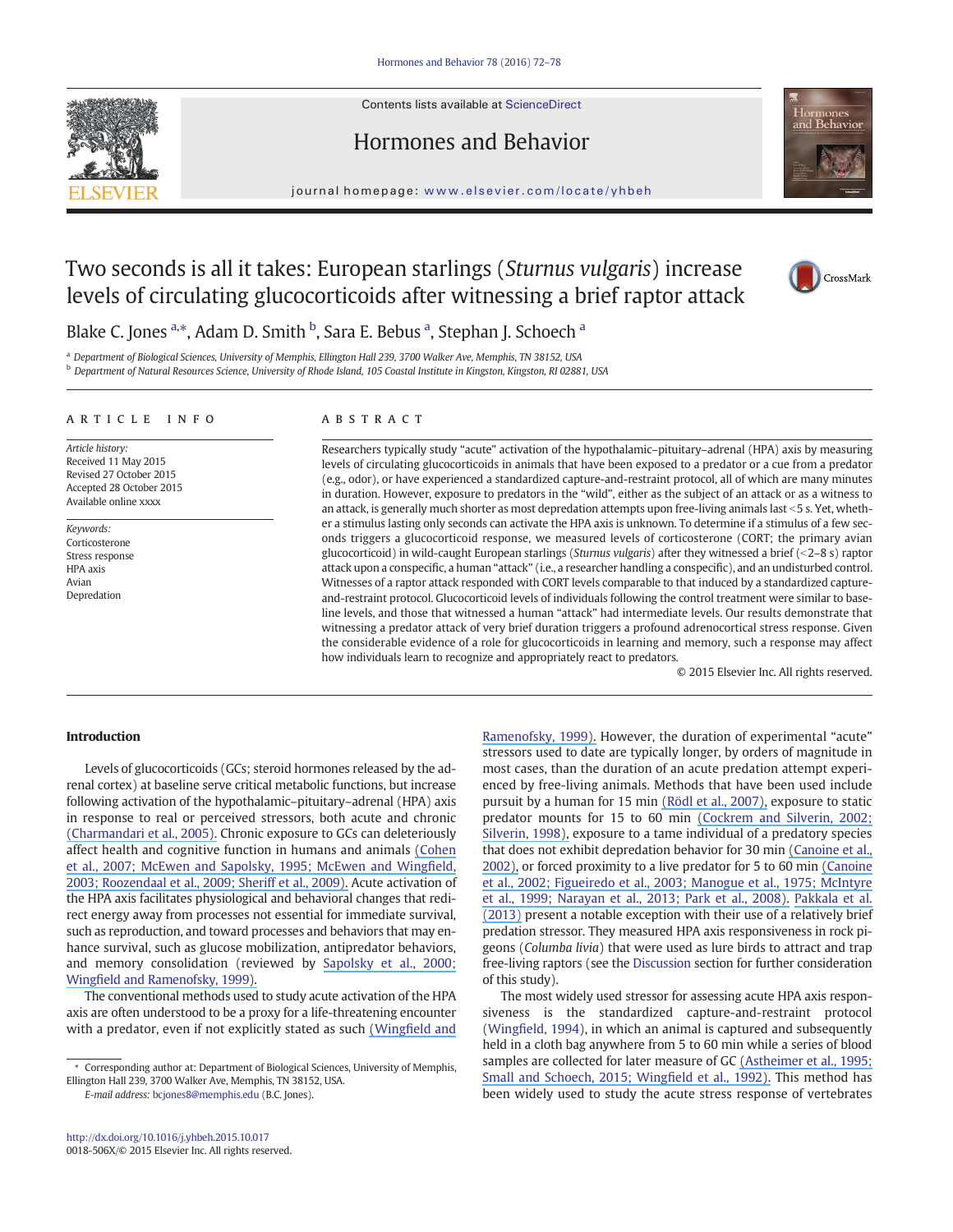[\(Cockrem, 2013\),](https://www.researchgate.net/publication/234088245_Individual_variation_in_glucocorticoid_stress_responses_in_animals?el=1_x_8&enrichId=rgreq-ee60b45a-844c-4099-9fcc-40042fbb68ac&enrichSource=Y292ZXJQYWdlOzI4MzQ1NjQ1OTtBUzozMDMxNDk5ODA1NTMyMTZAMTQ0OTI4Nzk5NTgwNw==) and restrained animals are thought to perceive the capture-and-restraint as a life-threatening encounter with a predator (Wingfi[eld and Ramenofsky, 1999\),](https://www.researchgate.net/publication/246385156_Hormones_and_the_behavioral_ecology_of_stress?el=1_x_8&enrichId=rgreq-ee60b45a-844c-4099-9fcc-40042fbb68ac&enrichSource=Y292ZXJQYWdlOzI4MzQ1NjQ1OTtBUzozMDMxNDk5ODA1NTMyMTZAMTQ0OTI4Nzk5NTgwNw==) which is arguably the ultimate acute stressor.

In contrast, most depredation attempts expose prey to a life threatening interaction lasting from mere seconds to just a few minutes. For example, most felids stealthily approach unsuspecting prey and quickly pounce and strike their target, typically without need of a chase (Fitzgerald and Turner, 2014; Leyhausen, 1979). Likewise, most raptors ambush and pursue potential prey for  $<$  5 s (Cresswell, 1996; Rudebeck, 1951, 1950). Peregrine falcons (Falco peregrinus) and cheetahs (Acinonyx jubatus) pursue prey for hundreds of meters, but rarely for more than 30 s [\(Cresswell, 1996; Schaller, 1968\).](https://www.researchgate.net/publication/229545606_Hunting_behavior_of_the_cheetah_in_the_Serengeti_National_Park_Tanzania?el=1_x_8&enrichId=rgreq-ee60b45a-844c-4099-9fcc-40042fbb68ac&enrichSource=Y292ZXJQYWdlOzI4MzQ1NjQ1OTtBUzozMDMxNDk5ODA1NTMyMTZAMTQ0OTI4Nzk5NTgwNw==) Even pursuits of larger game by cooperative hunters typically last  $<$  5 min (e.g., [Boesch, 1994;](https://www.researchgate.net/publication/245797174_Cooperative_hunting_in_wild_chimpanzees?el=1_x_8&enrichId=rgreq-ee60b45a-844c-4099-9fcc-40042fbb68ac&enrichSource=Y292ZXJQYWdlOzI4MzQ1NjQ1OTtBUzozMDMxNDk5ODA1NTMyMTZAMTQ0OTI4Nzk5NTgwNw==) [Creel and Creel, 1995; Mech, 1981; but see](https://www.researchgate.net/publication/245797174_Cooperative_hunting_in_wild_chimpanzees?el=1_x_8&enrichId=rgreq-ee60b45a-844c-4099-9fcc-40042fbb68ac&enrichSource=Y292ZXJQYWdlOzI4MzQ1NjQ1OTtBUzozMDMxNDk5ODA1NTMyMTZAMTQ0OTI4Nzk5NTgwNw==) Ford et al., 2005). Animals commonly escape brief encounters with predators (reviewed by [Vermeij, 1982\),](https://www.researchgate.net/publication/248235962_Unsuccessful_Predation_and_Evolution?el=1_x_8&enrichId=rgreq-ee60b45a-844c-4099-9fcc-40042fbb68ac&enrichSource=Y292ZXJQYWdlOzI4MzQ1NjQ1OTtBUzozMDMxNDk5ODA1NTMyMTZAMTQ0OTI4Nzk5NTgwNw==) and thus live long enough to experience the presumed resulting GC response. Moreover, among social animals, witnessing brief predator attacks upon other individuals is likely a common occurrence. Indeed, individuals of many species learn the dangers of predators by observing interactions between predators and other animals (reviewed by [Avarguès-Weber et al., 2013; Grif](https://www.researchgate.net/publication/8545579_Social_learning_about_predators_A_review_and_prospectus_Learn_Behav?el=1_x_8&enrichId=rgreq-ee60b45a-844c-4099-9fcc-40042fbb68ac&enrichSource=Y292ZXJQYWdlOzI4MzQ1NjQ1OTtBUzozMDMxNDk5ODA1NTMyMTZAMTQ0OTI4Nzk5NTgwNw==)fin, 2004). Although witnessing a predator attack often elicits emotional reactions and strong antipredator behavior in birds (Griffi[n, 2004; White et al., 2005\),](https://www.researchgate.net/publication/228354197_Survival_of_captive-reared_Puerto_Rican_Parrots_released_in_the_Caribbean_National_Forest?el=1_x_8&enrichId=rgreq-ee60b45a-844c-4099-9fcc-40042fbb68ac&enrichSource=Y292ZXJQYWdlOzI4MzQ1NjQ1OTtBUzozMDMxNDk5ODA1NTMyMTZAMTQ0OTI4Nzk5NTgwNw==) the nature of the adrenocortical stress response to any stimulus lasting only seconds is unknown. In fact, one might question whether such short-lived exposures produce a pronounced or even measureable GC response. Conventional methods are a valuable first step, but, given their unnaturally long duration and often contrived interactions, how well do they simulate the physiological stress response experienced by free-living animals in reaction to natural encounters with predators? In an attempt to address this question, we examined GC levels of individuals following extremely short-duration exposure to a predator.

We hypothesized that a stimulus lasting only seconds is a stressful event capable of activating the HPA axis, and thus predicted that observing a brief duration predator attack leads to activation of the HPA axis and ultimately, a GC response. We tested this prediction by measuring circulating levels of corticosterone (CORT; the primary GC in birds, rodents, reptiles, and amphibians) in wild-caught European starlings (Sturnus vulgaris, a social passerine) after they had witnessed both raptor and human attacks upon a conspecific. Though our protocol does not allow us to distinguish whether the observed CORT responses were due to witnessing an attack per se or observation of the attacker, we use the term "witness" throughout.

#### Methods

#### Study species and site

We obtained 24 free-living European starlings in Gorham, Maine and transported them to Block Island, Rhode Island (41°10′20″N, 71°33′27″W) in mid-September 2012. The Institutional Animal Care and Use Committee of the University of Memphis approved all protocols. Study subjects were a mix of adult and hatch year birds of both sexes, as determined by morphometrics, plumage, and iris color [\(Pyle](https://www.researchgate.net/publication/237916420_Identification_Guide_to_North_American_Birds?el=1_x_8&enrichId=rgreq-ee60b45a-844c-4099-9fcc-40042fbb68ac&enrichSource=Y292ZXJQYWdlOzI4MzQ1NjQ1OTtBUzozMDMxNDk5ODA1NTMyMTZAMTQ0OTI4Nzk5NTgwNw==) [et al., 1997\).](https://www.researchgate.net/publication/237916420_Identification_Guide_to_North_American_Birds?el=1_x_8&enrichId=rgreq-ee60b45a-844c-4099-9fcc-40042fbb68ac&enrichSource=Y292ZXJQYWdlOzI4MzQ1NjQ1OTtBUzozMDMxNDk5ODA1NTMyMTZAMTQ0OTI4Nzk5NTgwNw==) Of the 18 individuals used in the experiment (see below), 15 were adults. Starlings were divided into two equal groups and held in two, free-flight aviaries measuring 1.0 m  $\times$  2.5 m  $\times$  2.0 m for seven days. In each aviary we provided multiple perches and three locations with ad libitum food and open water for drinking and bathing. To allow ready access to individuals during the experimental period (23 Sep to 8 Oct), we randomly selected and paired 18 individuals into nine cages (36 cm  $\times$  43 cm  $\times$  60 cm). We housed starlings as pairs because isolation increases baseline CORT in this highly social species [\(Apfelbeck and Raess, 2008\).](https://www.researchgate.net/publication/5337165_Behavioural_and_hormonal_effects_of_social_isolation_and_neophobia_in_a_gregarious_bird_species_the_European_starling_Sturnus_vulgaris?el=1_x_8&enrichId=rgreq-ee60b45a-844c-4099-9fcc-40042fbb68ac&enrichSource=Y292ZXJQYWdlOzI4MzQ1NjQ1OTtBUzozMDMxNDk5ODA1NTMyMTZAMTQ0OTI4Nzk5NTgwNw==) We provided fresh food (a mixture of Kaytee Exact Softbill pellets, Eukanuba Maintenance Small Bite Dog Nutrition, hard-boiled egg, and layer mash chicken feed) and water ad libitum twice daily. We cleaned aviaries and cages daily and maintained starlings under natural photoperiod and ambient temperatures, but protected them from rain and wind.

#### Blood sample collection

Circulating CORT concentrations begin to increase within 3 min of the onset of an acute stressor in passerines (Romero and Reed, 2005; Romero and Romero, 2002); therefore, with the exception of the capture-and-restraint stress-induced samples, we collected all samples within 3 min of the initial disturbance associated with blood sampling. To ensure CORT levels had begun to rise, but were unlikely to have exceeded peak levels (based on previous capture-and-restraint experiments conducted on starlings; [Rich and Romero, 2005;](https://www.researchgate.net/publication/8067889_Collecting_baseline_corticosterone_samples_in_the_field_Is_under_3_min_good_enough?el=1_x_8&enrichId=rgreq-ee60b45a-844c-4099-9fcc-40042fbb68ac&enrichSource=Y292ZXJQYWdlOzI4MzQ1NjQ1OTtBUzozMDMxNDk5ODA1NTMyMTZAMTQ0OTI4Nzk5NTgwNw==) Romero and Remage-Healey, 2000), we collected stress-induced blood samples approximately 11 min after the initiation of a stressor (i.e., captureand-restraint or attack treatments; see below). Samples consisted of ≤120 μL of blood collected in heparinized microhematocrit tubes following puncture of the brachial vein with a 26 gauge needle. For a given individual, we collected no more than 240 μL of blood in any 24 h period or 720 μL over the entire study period, which are approximately half of the permissible volumes [\(Fair et al., 2010; Owen, 2011\).](https://www.researchgate.net/publication/261533766_Collecting_processing_and_storing_avian_blood_A_review?el=1_x_8&enrichId=rgreq-ee60b45a-844c-4099-9fcc-40042fbb68ac&enrichSource=Y292ZXJQYWdlOzI4MzQ1NjQ1OTtBUzozMDMxNDk5ODA1NTMyMTZAMTQ0OTI4Nzk5NTgwNw==) Samples were held on ice for 1–3 h, after which plasma was separated by centrifugation, drawn off, and stored at −20 °C until analysis. Basal and stress-induced circulating CORT levels are highest during the nonactive period (i.e., night), and transition to lower levels just before the onset of the active period (i.e., day) in diurnal birds [\(Breuner et al.,](https://www.researchgate.net/publication/15365916_Diurnal_Rhythms_of_Plasma_Corticosterone_Concentrations_in_Racing_Pigeons_Columba_livia_domestica_Exposed_to_Different_Light_Regimens_and_the_Influence_of_Frequent_Blood_Sampling?el=1_x_8&enrichId=rgreq-ee60b45a-844c-4099-9fcc-40042fbb68ac&enrichSource=Y292ZXJQYWdlOzI4MzQ1NjQ1OTtBUzozMDMxNDk5ODA1NTMyMTZAMTQ0OTI4Nzk5NTgwNw==) [1999; Tarlow et al., 2003; Westerhof et al., 1994\),](https://www.researchgate.net/publication/15365916_Diurnal_Rhythms_of_Plasma_Corticosterone_Concentrations_in_Racing_Pigeons_Columba_livia_domestica_Exposed_to_Different_Light_Regimens_and_the_Influence_of_Frequent_Blood_Sampling?el=1_x_8&enrichId=rgreq-ee60b45a-844c-4099-9fcc-40042fbb68ac&enrichSource=Y292ZXJQYWdlOzI4MzQ1NjQ1OTtBUzozMDMxNDk5ODA1NTMyMTZAMTQ0OTI4Nzk5NTgwNw==) including starlings [\(Romero and Remage-Healey, 2000\).](https://www.researchgate.net/publication/12435664_Daily_and_Seasonal_Variation_in_Response_to_Stress_in_Captive_Starlings_Sturnus_vulgaris_Corticosterone?el=1_x_8&enrichId=rgreq-ee60b45a-844c-4099-9fcc-40042fbb68ac&enrichSource=Y292ZXJQYWdlOzI4MzQ1NjQ1OTtBUzozMDMxNDk5ODA1NTMyMTZAMTQ0OTI4Nzk5NTgwNw==) To control for circadian variation in CORT levels, we collected blood samples during the starling active period (at least 1.5 h after sunrise and no later than 2.5 h before sunset).

#### Standardized capture-and-restraint stress

Four days before the initiation of predator attack trials, we collected blood samples from all individuals using a standardized capture-andrestraint stress protocol (modified from Wingfi[eld et al., 1992\).](https://www.researchgate.net/publication/21696158_Seasonal_changes_in_the_adrenocortial_response_to_stress_in_birds_of_the_Sonoran_Desert_Exp?el=1_x_8&enrichId=rgreq-ee60b45a-844c-4099-9fcc-40042fbb68ac&enrichSource=Y292ZXJQYWdlOzI4MzQ1NjQ1OTtBUzozMDMxNDk5ODA1NTMyMTZAMTQ0OTI4Nzk5NTgwNw==) To ensure that all subjects were bled within 3 min (mean  $\pm$  SD = 2.1  $\pm$ 0.7 min; range  $= 0.9$ -2.9 min) of initial disturbance, we maintained starlings in multiple, isolated locations. We then placed birds in a cloth bag in the shade until we collected a second blood sample approximately 11 min after initial disturbance (mean  $\pm$  SD = 11.0  $\pm$  0.9 min;  $range = 9.9 - 12.7 \text{ min}$ .

#### Experimental treatments

Eighteen starlings witnessed three different treatments on a focal lure starling: (i) a raptor attack (R); (ii) a human "attack," during which a researcher approached and handled the lure  $(H)$ ; and  $(iii)$  an unmolested control (C) (see below for details for each treatment). Witnesses were randomly assigned to one of 18 unique sequences of four exposures to the three treatments (e.g., RRHC, HCCR, CRHH); one treatment was repeated in each sequence for statistical considerations (see below). Starlings experienced no more than one treatment in a 24 h period (median  $=$  48 h between treatments; range  $=$  24–126 h). For each exposure event, we randomly assigned a starling to one of four observation cages (21 cm  $\times$  21 cm  $\times$  21 cm) atop a 1 m pole in a semicircular arrangement 4 m from the lure starling (Fig. 1). We positioned witness cages to allow direct visual observation of the lure starling while preventing visual observation of other witnesses and the blind, from which we controlled the lure (Fig. 1). Cages contained a perch and fresh food and water. All treatments occurred between 75 and 175 min after witnesses were placed in their observation cages to ensure that CORT levels measured during treatments had likely returned to pre-handling levels [\(Rich and Romero, 2005\).](https://www.researchgate.net/publication/8067889_Collecting_baseline_corticosterone_samples_in_the_field_Is_under_3_min_good_enough?el=1_x_8&enrichId=rgreq-ee60b45a-844c-4099-9fcc-40042fbb68ac&enrichSource=Y292ZXJQYWdlOzI4MzQ1NjQ1OTtBUzozMDMxNDk5ODA1NTMyMTZAMTQ0OTI4Nzk5NTgwNw==) We scheduled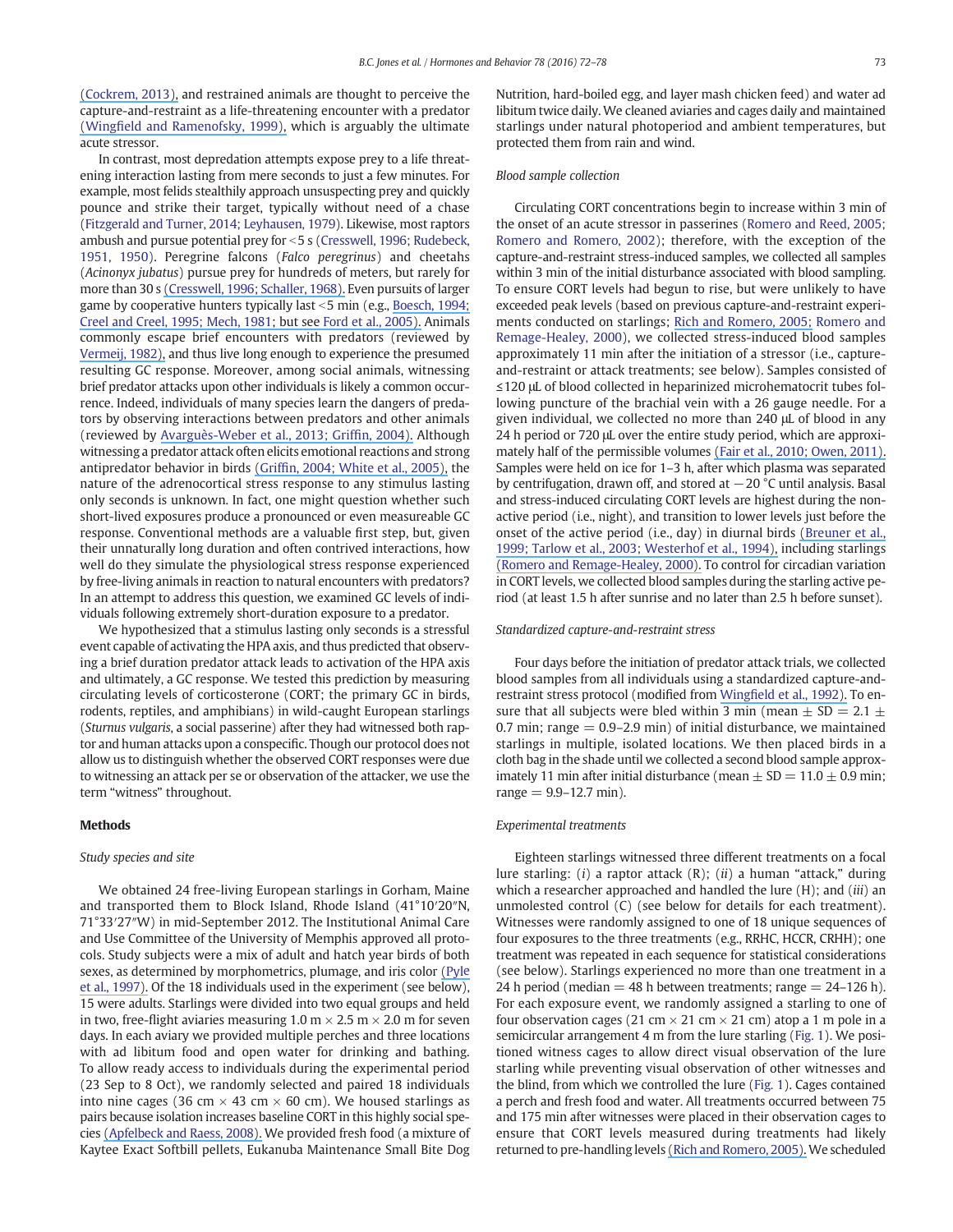

Fig. 1. Experimental set-up to elicit attacks from free-living raptors upon a European starling lure in view of four witness starlings arranged in a semicircle; all witness observation cages are equidistant from the lure.

the human and control treatments to approximate the timing of raptor attacks, which were largely out of our control ( $H = 101.4 \pm 24.2$  min,  $C = 104.5 \pm 25.0$ , and R = 106.6  $\pm$  25.0 min; all times reflect mean  $[\pm SD]$  time that had passed after witnesses were placed in their observation cages).

#### Raptor attacks

To elicit raptor attacks, we used methods commonly employed at raptor banding stations (Hull and Bloom, 2001). We tethered a lure starling, wearing a protective leather harness, to a Dacron® line. The line allowed manipulation of the lure from a blind positioned approximately 15 m from the lure and behind the witness cages (Fig. 1). The researcher in the blind periodically pulled on the line to lift the lure starling into the air, causing it to flap and, in turn, attract the attention of nearby raptors that were spotted from inside the blind, or were spotted by another biologist from approximately 50 m behind the blind and communicated to the blind via walkie-talkie. We used two dedicated lure starlings for the duration of the experiment; both experienced four attacks by raptors, but neither sustained visible injuries from these encounters. Three raptor species attacked the lures: peregrine falcon ( $n = 6$ ), merlin (*Falco columbarius*;  $n = 1$ ), and Cooper's hawk (Accipiter cooperii;  $n = 1$ ). Peregrine falcons attacked the lure starling from on high in a single stoop and did not alight. In contrast, the merlin and Cooper's hawk approached the lure, flying much closer to the ground and concluded their attacks by landing on top of the lure. In all instances raptors made direct contact with the lure, and at the moment of contact the researcher in the blind used the tether to pull the lure into a small, camouflaged blind out of sight of the witnesses (Fig. 1). This caused the attacking raptor to release the lure and fly away. The duration of the approach, attack, and departure that was visible to witness starlings was  $<$  2 s for five peregrine falcons and  $<$  8 s for the remaining peregrine falcon attack, as well as those of the merlin and Cooper's hawk. After the raptor attacks, witness starlings remained undisturbed in their cages for approximately 11 min (mean  $\pm$  SD = 11.0  $\pm$ 0.7 min; range  $= 10.0 - 12.0$  min) until biologists collected blood samples within 3 min (mean  $\pm$  SD = 1.7  $\pm$  0.7 min; range = 0.8–2.8 min) of first human disturbance.

#### Human attack

As in the raptor attack treatment, the tethered lure starling was periodically pulled into the air preceding the human attacks. At the designated time, a biologist approached and grabbed the lure starling for  $<$ 2 s, after which the researcher in the blind remotely pulled the lure starling into the camouflaged blind out of sight of the witness birds, and the "attacking" biologist quickly retreated. The "attacking" biologist wore the same wide brimmed hat, oversized sunglasses, and blue field clothes for each trial; besides the human attack, at no time did a researcher wear blue clothes, hats, or sunglasses during the study. After the human attacks, witness starlings remained undisturbed in their cages for approximately 11 min (mean  $\pm$  SD = 10.8  $\pm$  0.7 min; range = 9.9–12.0 min) until biologists collected blood samples within 3 min (mean  $\pm$  SD = 1.6  $\pm$  0.7 min; range 0.8–2.9 min) of the first human disturbance associated with blood collection.

#### Controls

As in the attack treatments, the tethered lure starling was remotely pulled into the air periodically preceding control sample collection. At the designated time, the researcher in the blind remotely pulled the lure bird into the camouflaged blind. Witness starlings remained undisturbed in their cages for approximately 11 min (mean  $\pm$  SD = 10.9  $\pm$ 0.7 min; range  $= 10.0 - 12.0$  min) until biologists collected blood samples within 3 min (mean  $\pm$  SD = 1.8  $\pm$  0.7 min; range 0.8–2.9 min) of first human disturbance.

#### Plasma CORT analysis

We used an enzyme-linked immunoassay (Cayman Chemical 500655; detection limit of 30 pg/ml) to quantify total plasma CORT, which we argue is the most appropriate and interpretable measure of CORT [\(Schoech et al., 2013\).](https://www.researchgate.net/publication/255720324_Constraintsconcerns_and_considerations_about_the_necessity_of_estimating_free_glucocorticoid_concentrations_for_field_endocrine_studies?el=1_x_8&enrichId=rgreq-ee60b45a-844c-4099-9fcc-40042fbb68ac&enrichSource=Y292ZXJQYWdlOzI4MzQ1NjQ1OTtBUzozMDMxNDk5ODA1NTMyMTZAMTQ0OTI4Nzk5NTgwNw==) Prior to CORT assay, we diluted plasma samples in assay buffer (1:21 for baseline and control samples and 1:101 for stress-induced samples) to ensure values fell on the linear part of the standard curve (see Small and Schoech, 2015 for details). Samples were assayed in duplicate over three plates with intra-assay CVs of 3.5–3.7%. We used a known amount of standard CORT to prepare standard curves and internal controls. Inter-assay CV was 4.7%.

#### Statistical analysis

We used an 18-sequence, 4-period, 3-treatment crossover design, which allowed for the estimation of first-order carryover effects (i.e., residual effects due to the type of immediately preceding treatment). We did not estimate higher-order effects (i.e., the combined residual effects due to two or more preceding treatments), as these effects are not routinely considered and would have required an overly complicated design and unrealistic sample size [\(Williams, 1949\).](https://www.researchgate.net/publication/252695332_Experimental_Designs_Balanced_for_the_Estimation_of_Residual_Effects_of_Treatments?el=1_x_8&enrichId=rgreq-ee60b45a-844c-4099-9fcc-40042fbb68ac&enrichSource=Y292ZXJQYWdlOzI4MzQ1NjQ1OTtBUzozMDMxNDk5ODA1NTMyMTZAMTQ0OTI4Nzk5NTgwNw==) Additionally, a washout period (≥24 h between treatments) reduced the possibility of carryover effects in CORT measurements. Our design also allowed for the estimation of interactions between carryover and direct effects by considering "mixed" and "self" carryover effects [\(Kunert and Stufken,](https://www.researchgate.net/publication/4746061_Optimal_Crossover_Designs_in_a_Model_With_Self_and_Mixed_Carryover_Effects?el=1_x_8&enrichId=rgreq-ee60b45a-844c-4099-9fcc-40042fbb68ac&enrichSource=Y292ZXJQYWdlOzI4MzQ1NjQ1OTtBUzozMDMxNDk5ODA1NTMyMTZAMTQ0OTI4Nzk5NTgwNw==) [2002\).](https://www.researchgate.net/publication/4746061_Optimal_Crossover_Designs_in_a_Model_With_Self_and_Mixed_Carryover_Effects?el=1_x_8&enrichId=rgreq-ee60b45a-844c-4099-9fcc-40042fbb68ac&enrichSource=Y292ZXJQYWdlOzI4MzQ1NjQ1OTtBUzozMDMxNDk5ODA1NTMyMTZAMTQ0OTI4Nzk5NTgwNw==) In each of the 18 unique treatment sequences, one treatment was repeated in two consecutive periods. That is, each treatment preceded every other treatment ("mixed"), as well as itself ("self"), the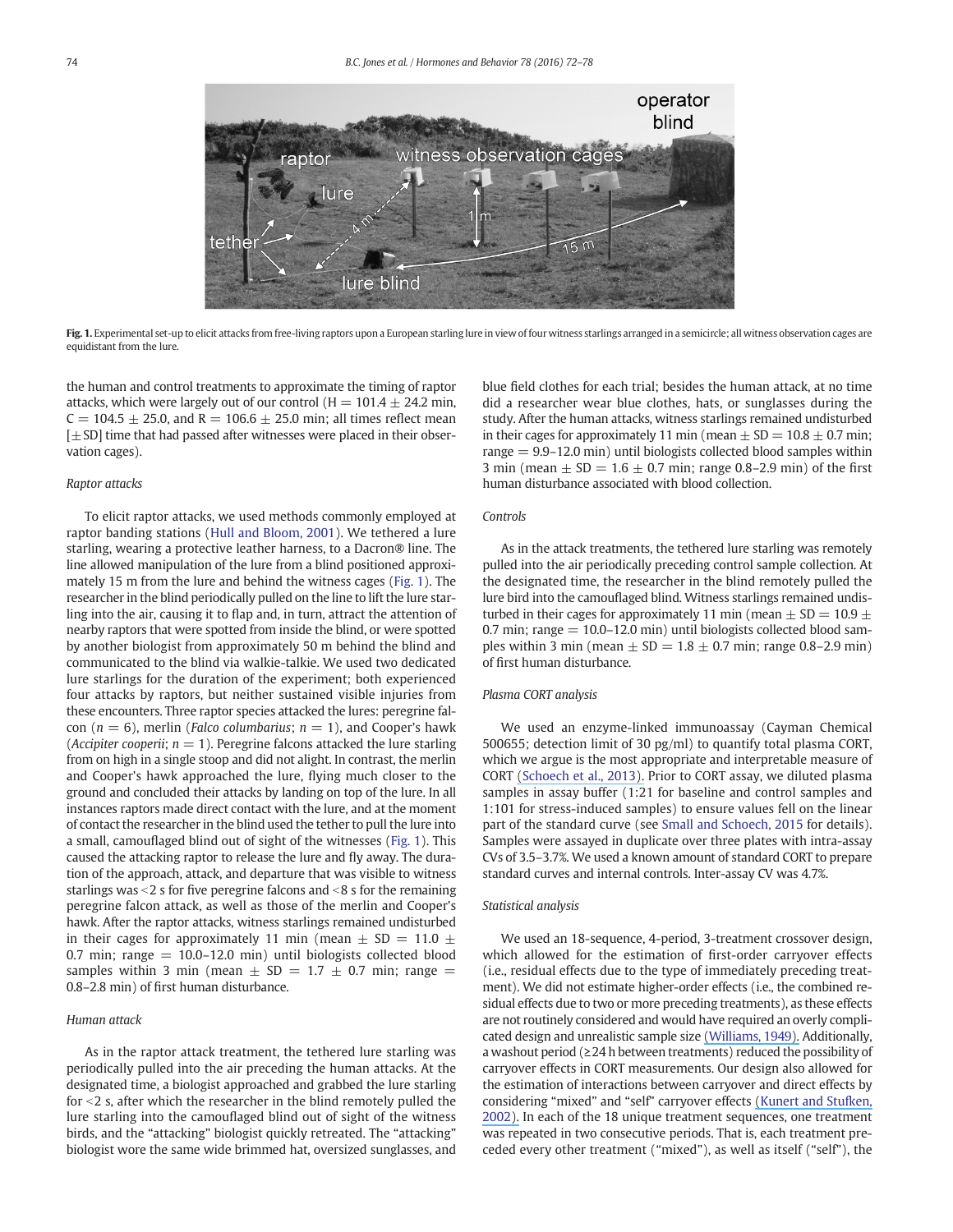same number of times. An estimation of all possible interactions between carryover and direct effects, as put forth by Sen and Mukerjee (1987), would require a model with too many parameters to be useful, but the use of mixed and self carryover effects offers an optimal compromise [\(Kunert and Stufken, 2002\).](https://www.researchgate.net/publication/4746061_Optimal_Crossover_Designs_in_a_Model_With_Self_and_Mixed_Carryover_Effects?el=1_x_8&enrichId=rgreq-ee60b45a-844c-4099-9fcc-40042fbb68ac&enrichSource=Y292ZXJQYWdlOzI4MzQ1NjQ1OTtBUzozMDMxNDk5ODA1NTMyMTZAMTQ0OTI4Nzk5NTgwNw==) This design further guaranteed that carryover effects were not confounded with treatment effects. Because period effects are common in crossover designs (e.g., acclimation to stressors), we designed sequences to guarantee that period effects were not confounded with treatment effects (i.e., each treatment occurred the same number of times in each of the four periods). We randomly assigned individuals to sequences.

We evaluated the effects of attack treatment on CORT levels using a linear mixed effects model in R (version 3.2.1; R Core Team 2015) with the "lme4" package (Bates et al., 2015). In addition to treatment, period, first-order carryover, and the type of first-order carryover effect (i.e., "self" or "mixed"), we allowed for a possible interaction between the type of carryover and first-order carryover effects. We also included four covariates in the analysis: the sex of the individual, the presence of active body or flight feather molt (Romero and Remage-Healey, 2000; Romero et al., 1998), time spent in the observation cage prior to the treatment, and witness baseline CORT level measured prior to the experiment. We did not evaluate the effect of age since most individuals were adults.

We estimated variances separately for each treatment to accommodate variance heterogeneity among the three treatments (Pinheiro and Bates, 2000). We included a random intercept for individuals, but excluded the random effect for the 26 attack and control events required to complete the experiment because there was no variability attributable to these events beyond residual variation. We report tests of fixed effects using the Kenward–Roger adjustment (Kenward and Roger, 1997) from the "pbkrtest" package in R (Halekoh and Højsgaard, 2014). We report probabilities from Tukey's adjusted pairwise comparisons, as well as effect size estimates (Cohen's d adjusted for matched measurements; Dunlop et al., 1996) between treatments.

To evaluate the similarity of CORT levels following exposure to a live predator attack upon a conspecific to those obtained in response to the capture-and-restraint protocol, we used two one-sided tests (TOST; Schuirmann, 1981; Westerlake, 1981) from the "equivalence" package in R (Robinson, 2014). Additionally, we used TOST to evaluate the similarity of CORT levels following exposure to a control treatment to baseline levels obtained during the capture-and-restraint protocol. We considered mean CORT levels of witnesses to be equivalent if they differed by less than the standard deviation of the relevant captureand-restraint CORT measurements (i.e., 3.6 ng/ml for the comparison of experimental control vs. baseline CORT levels and 11.0 ng/ml for the comparison of experimental raptor attack vs. capture-andrestraint stress-induced CORT levels).

All data and R code necessary to replicate these analyses are available at https://github.com/adamdsmith/Starling\_CORT.

#### Results

Levels of CORT varied markedly and distinctly among all experimental treatments ( $F_{2, 27.1} = 85.5, P < 0.001$ ; Fig. 2). Specifically, CORT levels of individuals that witnessed a raptor attack were markedly higher than their CORT levels when in the control treatment (least squares mean difference  $\pm$  SE = 27.4  $\pm$  3.0 ng/ml;  $t_{22.8}$  = 9.1, P < 0.001; Cohen's  $d = 2.6$ ) or after witnessing a human attack (least squares mean difference  $\pm$  SE = 13.3  $\pm$  3.2 ng/ml;  $t_{29.0}$  = 4.1, P < 0.001; Cohen's d = 1.4). CORT levels of starlings that witnessed a human attack were also considerably higher that those that resulted from the control treatment (least squares mean difference  $\pm$  SE = 14.2  $\pm$  1.4 ng/ml;  $t_{22.3}$  = 10.2,  $P < 0.001$ ; Cohen's  $d = 2.0$ ). TOST indicated equivalence between the CORT levels of starlings after a raptor attack and pre-experimental capture-and-restraint ( $P = 0.006$ ), as well as between experimental controls and pre-experimental baseline levels ( $P = 0.002$ ).



Fig. 2. Total plasma corticosterone measured from 18 starlings during capture-andrestraint and three experimental treatments. All samples were collected within 3 min of initial human contact. See text for a description of the capture-and-restraint and experimental treatments. Results represented as Tukey boxplots.

Because there was little evidence of an interaction between firstorder carryover effects and the general type of carryover effect  $(F_2)$  $_{39.2}$  = 1.0, P = 0.49), we excluded this interaction from the final model, and thus included only the additive effects of first-order carryover (i.e., did the type of treatment in the previous period influence CORT levels in the current treatment?) and general carryover type (i.e., "self" or "mixed"). The distinction between "self" and "mixed" carryover effects in CORT levels was inconsequential  $(F_{1, 31.7} = 1.6,$  $P = 0.21$ ), as was the influence of the preceding treatment on the current treatment (i.e., first-order carryover effects;  $F_{2, 31.0} = 1.8$ ,  $P =$ 0.18). Starling CORT levels did not vary with the sequence of the treatments (i.e., period effects;  $F_{3, 22.3} = 1.7$ ,  $P = 0.19$ ). We found no evidence that baseline CORT level ( $F_{1, 13, 3} = 1.4$ ,  $P = 0.25$ ), molt status  $(F_{1, 14.0} = 0.0, P = 0.96)$ , or sex  $(F_{1, 14.3} = 1.5, P = 0.24)$  influenced the stress response of witness starlings. Witnesses that waited longer in the observation cage prior to treatment exhibited slightly increased levels of CORT ( $F_{1, 23, 3} = 4.3$ ,  $P = 0.05$ ). Specifically, CORT levels varied approximately 5 ng/ml over the full range of times spent in observation cages, or roughly 17% of the observed effect of witnessing a raptor attack. This minimal effect suggests that the HPA axes of individuals with shorter wait times between transfer to observation cages and witnessing raptor attacks were still experiencing some degree of negative feedback.

The fixed effects in our final linear mixed model (predominantly treatment effects) explained roughly 59% of the variation in CORT measurements (marginal  $R^2 = 0.59$ ; Nakagawa and Schielzeth, 2013). We do not report the conditional  $\mathbb{R}^2$  values (i.e., proportion of variation explained by fixed and random effects) given the slightly contrived random effects structure necessary to fit the heterogeneous variance model.

#### **Discussion**

Our study demonstrated that starlings that witnessed  $(i)$  a fleetingly brief  $($  < 2–8 s) raptor attack upon a conspecific exhibited a pronounced elevation in levels of CORT comparable to that induced by a standard capture-and-restraint protocol, and (ii) an equally brief human attack exhibited increased levels of circulating CORT, but to a lesser degree than those induced by a raptor attack or handling stress. To the best of our knowledge, we are the first to demonstrate that such an exceptionally brief stimulus  $( $2-8 s$ )$  is sufficient to induce GC release.

Although starlings exhibited elevated levels of circulating CORT after witnessing a raptor attack, we cannot determine which specific stimulus or combination of stimuli are responsible. For instance, starlings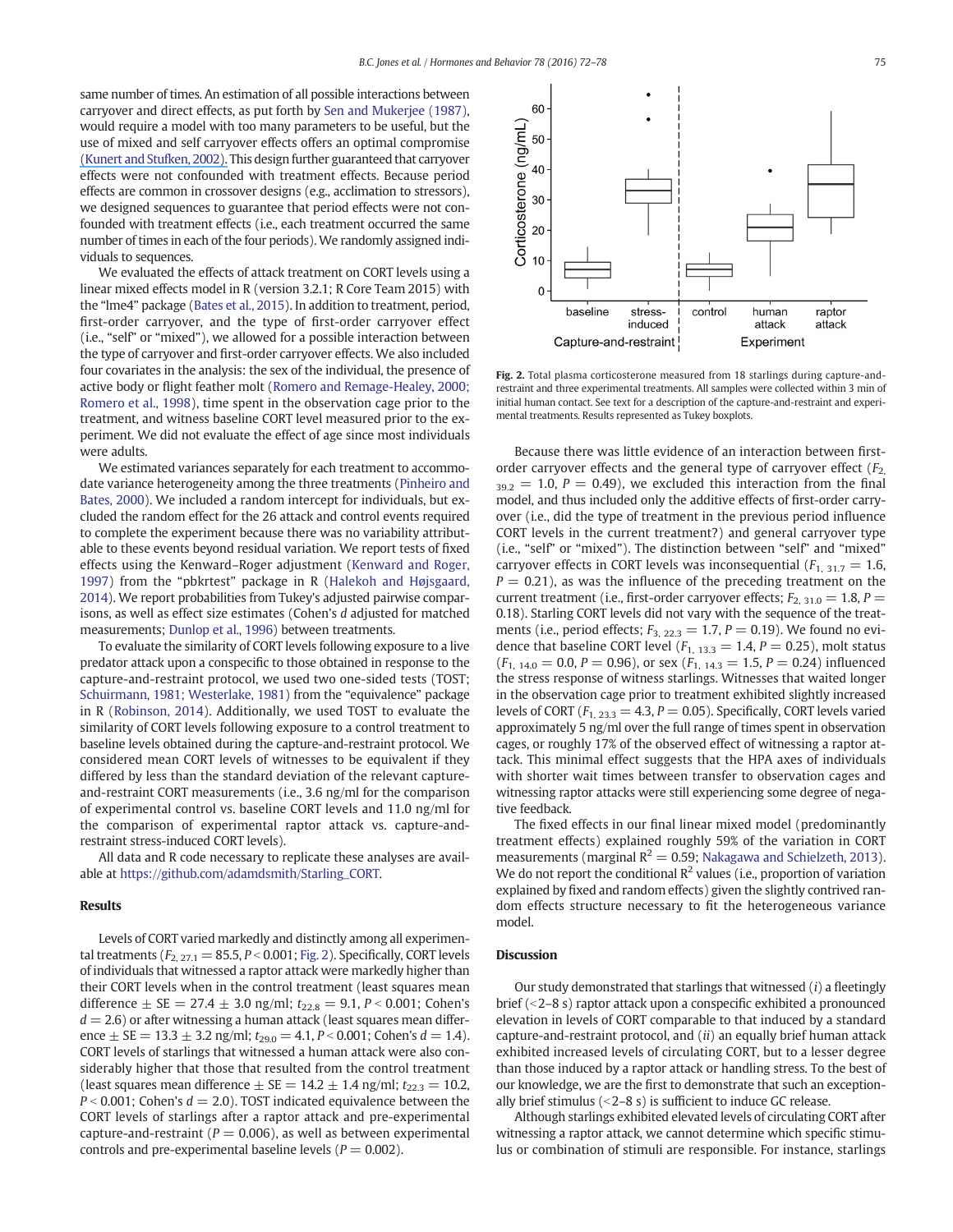may have exhibited similar levels of CORT in response to a 2–8 s presentation of a relatively static, non-attacking raptor. Indeed, presenting a predator or predator model for extended periods of time (e.g., 15– 30 min) is sufficient to activate the HPA axis (e.g., Canoine et al., 2002, Cockrem and Silverin, 2002), but exposure of shorter durations have not been tested. Additionally, lure starlings vocalized very briefly during both raptor and human attacks, but ceased as soon as the attack ended. Conceivably, short alarm calls from the attacked conspecific could have influenced levels of circulating CORT in witnesses. Alarm calls can induce profound physiological and behavioral effects in individuals that receive the calls (reviewed by Hollén and Radford, 2009), but the endocrine response of an animal to hearing an alarm call remains unknown. Still, other elements may have caused the elevated levels of CORT in witness starlings, such as non-vocal behaviors of the lure starling, close proximity to a fast moving object, the inability to escape after seeing a raptor, and the actual attack itself. Though we cannot determine which specific stimulus caused elevated levels of CORT in witness starlings, we suspect a combination of elements is responsible.

We are aware of only one other study that has evaluated HPA axis activation in response to a relatively brief encounter with a predator. Pakkala et al. (2013) documented the stress response of rock pigeons used as lures to trap free-ranging raptors. The authors report a nearly statistically significant increase of CORT levels in pigeons attacked by raptors relative to controls ( $P = 0.06$ ; see Fig. 1 in Pakkala et al., 2013). However, the elevated CORT levels cannot be solely attributed to raptor attacks because the attacked birds experienced additional non-predator stimuli not experienced by controls. Specifically, 11 of the 18 attacked individuals were captured in a spring-loaded trap along with the raptor and experienced close proximity to at least one human and the trapped raptor as it was extricated from the trap. The authors do not indicate the duration of the stressor (i.e., raptor attack, trapping, and removal), but, based on our experience trapping raptors, the entire stimulus likely lasted 60 s or more.

In addition to predator exposure and capture-and-restraint, biologists have studied the GC response to a variety of "acute" stressors, including social isolation (Hennessy, 1997), novel environments (Hennessy and Levine, 1978; Muir and Pfister, 1986), and agonistic encounters with conspecifics (Huhman et al., 1990; Louch and Higginbotham, 1967; Øverli et al., 1999). Like predator cues and capture-and-restraint, the duration of stressful stimuli in studies such as these typically range from minutes to hours. However, methods of notable exception include 15 s of human handling (Armario et al., 1986), 30 s of repeated electric foot shocks (Friedman et al., 1967), and 30 s of placement on a hot plate (Galina et al., 1983), all of which increased circulating levels of plasma CORT in rats (Rattus norvegicus). Nonetheless, to the best of our knowledge, the  $\leq$ 2–8 s raptor attacks in this study are the briefest stimulus shown to elicit a GC response in any animal, target or spectator.

Why did witnesses experience a reduced CORT response to the human "attack"? Starlings may regard humans as less dangerous than natural avian predators because of repeated non-antagonistic contact with humans leading to habituation (Rankin et al., 2009). Additionally, alarm calls produced by lure starlings during raptor and human attacks conceivably conveyed differential information to witnesses regarding the severity of the threat, thus influencing witness perceptions of danger and in turn their CORT responses.

The standardized capture-and-restraint protocol (Wingfield, 1994), used widely across vertebrate taxa to quantify the stress-induced adrenocortical response (Cockrem, 2013), produced an HPA axis response comparable to that induced by witnessing a live predator attack. However, because our capture-and-restraint and experimental protocols contained only a single sampling point, the two methods may have elicited fundamentally different CORT responses in terms of the maximal levels attained, time until peak CORT levels, or the duration of the response. An assessment of CORT concentrations at multiple time points following the predator attack stimulus would reveal the nature of the CORT response; however, this will require a betweensubjects approach to avoid the confounding influence of repeated human handling and blood collection on the CORT response.

Increased levels of circulating GCs can enhance the consolidation of learned information into long-term memories (reviewed by McGaugh, 2000; Rodrigues et al., 2009; Schwabe et al., 2011). Many animal species rely on learned information to respond appropriately to predators (review by Griffin, 2004), and thus HPA axis sensitivity to witnessing a brief predator attack may be adaptive, particularly among social species. That is, an animal that experiences a CORT response immediately after witnessing a predator attack upon a conspecific may better remember that type of predator and employ more appropriate antipredator behaviors in future encounters, thus enhancing survival. Whether GC release during brief encounters with a predator conveys such beneficial effects to an individual's memory and survival remains untested, but is a worthwhile avenue of investigation with possible real-world applications, considering that many conservation programs expose naïve, captive-reared individuals of endangered species to predators prior to release in an attempt to increase their post-release survival (Griffin, 2004; McLean et al., 1999; Van Heezik et al., 1999; White et al., 2005).

#### **Conclusion**

Our data demonstrate that witnessing a brief  $($  < 2–8 s) depredation attempt upon a conspecific activates the HPA axis, culminating in CORT release. However, the exact stimulus or stimuli responsible for the observed difference in CORT levels among treatments are unknown. The effect of this very brief and ecologically relevant stressor upon GC secretion was comparable to that induced by capture-and-restraint. We speculate that the observed HPA axis sensitivity in response to such a brief stimulus may be adaptive, given the enhancing effects of GCs upon memory consolidation, and this might be especially so for social species. Future studies should consider the temporal nature of GC secretion in response to witnessing a depredation attempt as well as other influences (e.g., conspecific vs. heterospecific targets and visual, auditory, and olfactory stimuli) on the magnitude of the response across the spectrum of sociality.

#### Acknowledgments

We thank Chris DeSorbo, Rick Gray, Chris Persico, and Al Hinde of the Biodiversity Research Institute for providing starlings and walkietalkies, and The Nature Conservancy of Rhode Island's Block Island Office (Scott Comings, Charlotte Herring, and Adrian Mitchell) for housing and site access and maintenance. Thanks also to Scott McWilliams and Megan Skrip, University of Rhode Island, for assistance with blood collection and logistical support; Rhonda, Caleb and Lucas Smith for housing; and Lucas Smith for assistance with test apparatus construction. Thanks to Thomas Small and Katie Boyd of the University of Memphis for assistance with CORT assays. This material is based upon BCJ's work supported by the National Science Foundation Graduate Research Fellowship Program (DGE-0934459), a Grant-in-Aid-of Research from the Society for Integrative and Comparative Biology (2013), and the Angelbeck Endowment for Scientific Research Grant from The Nature Conservancy (2012).

#### References

- Apfelbeck, B., Raess, M., 2008. Behavioural and hormonal effects of social isolation and neophobia in a gregarious bird species, the European starling (Sturnus vulgaris). Horm. Behav. 54, 435–441. http://dx.doi.org/10.1016/j.yhbeh.2008.04.003.
- Armario, A., Montero, J.L., Balasch, J., 1986. Sensitivity of corticosterone and some metabolic variables to graded levels of low intensity stresses in adult male rats. Physiol. Behav. 37, 559–561. http://dx.doi.org/10.1016/0031-9384(86)90285-4.
- Astheimer, L.B., Buttemer, W.A., Wingfield, J.C., 1995. Seasonal and acute changes in adrenocortical responsiveness in an Arctic-breeding bird. Horm. Behav. 29, 442–457.
- Avarguès-Weber, A., Dawson, E.H., Chittka, L., 2013. Mechanisms of social learning across species boundaries. J. Zool. 290, 1–11. http://dx.doi.org/10.1111/jzo.12015.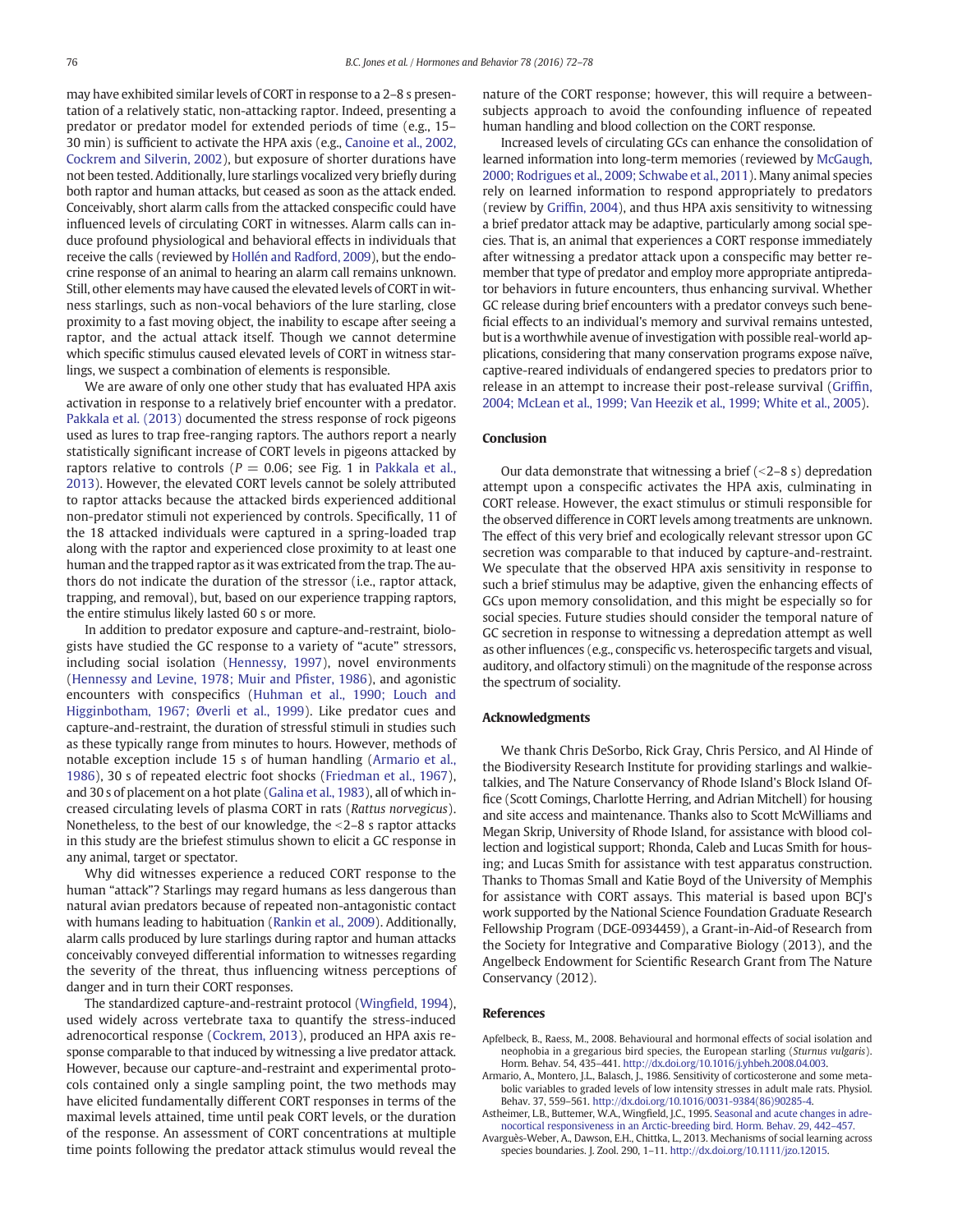- Bates, D., Maechler, M., Bolker, B., Walker, S., 2015. Linear mixed-effects models using 'Eigen' and S4. R Package Version 1.1-9 (https://cran.r-project.org/web/packages/ lme4/index.html).
- Boesch, C., 1994. Cooperative hunting in wild chimpanzees. Anim. Behav. 48, 653–667. http://dx.doi.org/10.1006/anbe.1994.1285.
- Breuner, C.W., Wingfield, J.C., Romero, L.M., 1999. Diel rhythms of basal and stressinduced corticosterone in wild seasonal vertebrate, Gambel's white-crowned sparrow. J. Exp. Zool. 284, 334–342.
- Canoine, V., Hayden, T., Rowe, K., Goymann, W., 2002. The stress response of European stonechats depends on the type of stressor. Behaviour 139, 1303–1311. http://dx. doi.org/10.1163/156853902321104172.
- Charmandari, E., Tsigos, C., Chrousos, G., 2005. Endocrinology of the stress response. Annu. Rev. Physiol. 67, 259–284. http://dx.doi.org/10.1146/annurev.physiol.67. 040403.120816.
- Cockrem, J.F., 2013. Individual variation in glucocorticoid stress responses in animals. Gen. Comp. Endocrinol. 181, 45–58. http://dx.doi.org/10.1016/j.ygcen.2012.11.025.
- Cockrem, J.F., Silverin, B., 2002. Sight of a predator can stimulate a corticosterone response in the great tit (Parus major). Gen. Comp. Endocrinol. 125, 248–255. http://dx.doi.org/ 10.1006/gcen.2001.7749.
- Cohen, S., Janicki-Deverts, D., Miller, G.E., 2007. Psychological stress and disease. JAMA 298, 1685–1687. http://dx.doi.org/10.1001/jama.298.14.1685.
- Creel, S., Creel, N.M., 1995. Communal hunting and pack size in African wild dogs, Lycaon pictus. Anim. Behav. 50, 1325–1339. http://dx.doi.org/10.1016/0003-3472(95)80048- 4.
- Cresswell, W., 1996. Surprise as a winter hunting strategy in sparrowhawks Accipiter nisus, Peregrines Falco peregrinus and Merlins F. columbarius. Ibis (Lond 1859) 138, 684–692. http://dx.doi.org/10.1111/j.1474-919X.1996.tb04770.x.
- Dunlop, W.P., Cortina, J.M., Vaslow, J.B., Burke, M.J., 1996. Meta-analysis of experiments with matched groups or repeated measures designs. Psychol. Methods 1, 170–177. http://dx.doi.org/10.1037/1082-989X.1.2.170.
- Fair, J.M., Paul, E., Jones, J., Editors, A., Davie, C., Kaiser, G., 2010. Guidelines to the Use of Wild Birds in Research. Ornithol Counc.
- Figueiredo, H.F., Bodie, B.L., Tauchi, M., Dolgas, C.M., Herman, J.P., 2003. Stress integration after acute and chronic predator stress: differential activation of central stress circuitry and sensitization of the hypothalamo-pituitary-adrenocortical axis. Endocrinology 144, 5249–5258. http://dx.doi.org/10.1210/en.2003-0713.
- Fitzgerald, M., Turner, D.C., 2014. Hunting behaviour of domestic cats and their impact on prey populations. In: Turner, D.C., Bateson, P. (Eds.), The Domestic Cat: The Biology of Its Behaviour. Cambridge University Press, Cambridge http://dx.doi.org/10.1016/ S0168-1591(00)00192-1.
- Ford, J.K., Ellis, G.M., Matkin, D.R., Balcomb, K.C., Briggs, D., Morton, A.B., 2005. Killer whale attacks on minke whales: prey capture and antipredator tactics. Mar. Mamm. Sci. 21, 603–618. http://dx.doi.org/10.1111/j.1748-7692.2005.tb01254.x.
- Friedman, S.B., Ader, R., Grota, L.J., Larson, T., 1967. Plasma corticosterone response to parameters of electric shock stimulation in the rat. Psychosom. Med. 29, 322–329.
- Galina, Z.H., Sutherland, C.J., Amit, Z., 1983. Effects of heat-stress on behavior and the pituitary adrenal axis in rats. Pharmacol. Biochem. Behav. 19, 251–256. http://dx.doi. org/10.1016/0091-3057(83)90048-5.
- Griffin, A.S., 2004. Social learning about predators: a review and prospectus. Learn. Behav. 32, 131–140. http://dx.doi.org/10.3758/BF03196014.
- Halekoh, U., Højsgaard, S., 2014. A Kenward–Roger approximation and parametric boot-strap methods for tests in linear mixed models The R Package pbkrtest. J. Stat. Softw. 59, 1–32. http://dx.doi.org/10.18637/jss.v059.i09.
- Hennessy, M.B., 1997. Hypothalamic–pituitary–adrenal responses to brief social separation. Neurosci. Biobehav. Rev. 21, 11–29. http://dx.doi.org/10.1016/S0149- 7634(96)00013-9.
- Hennessy, M.B., Levine, S., 1978. Sensitive pituitary–adrenal responsiveness to varying intensities of psychological stimulation. Physiol. Behav. 21, 295–297. http://dx.doi. org/10.1016/0031-9384(78)90083-5.
- Hollén, L.I., Radford, A.N., 2009. The development of alarm call behaviour in mammals and birds. Anim. Behav. 78, 791–800. http://dx.doi.org/10.1016/j.anbehav.2009.07.021.
- Huhman, K.L., Bunnell, B.N., Mougey, E.H., Meyerhoff, J.L., 1990. Effects of social conflict on POMC-derived peptides and glucocorticoids in male golden hamsters. Physiol. Behav. 47, 949–956. http://dx.doi.org/10.1016/0031-9384(90)90023-W.
- Hull, B., Bloom, P., 2001. The North American Banders' Manual for Raptor Banding Techniques, The North American Banding Council. The North American Banding Council, CA USA.
- Kenward, M.G., Roger, J.H., 1997. Small sample inference for fixed effects from restricted maximum likelihood. Biometrics 53, 983–997. http://dx.doi.org/10. 2307/2533558.
- Kunert, J., Stufken, J., 2002. Optimal crossover designs in a model with self and mixed carryover effects. J. Am. Stat. Assoc. 97, 898–906. http://dx.doi.org/10.1198/ 016214502388618681.
- Leyhausen, P., 1979. Cat Behaviour: The Predatory and Social Behaviour of Domestic and Wild Cats. Garland STPM Press, New York.
- Louch, C.D., Higginbotham, M., 1967. The relation between social rank and plasma corticosterone levels in mice. Gen. Comp. Endocrinol. 8, 441–444.
- Manogue, K.R., Leshner, A.I., Candland, D.K., 1975. Dominance status and adenocortical reactivity to stress in squirrel monkeys (Saimiri sciureus). Primates 16, 457–463.
- McEwen, B.S., Sapolsky, R.M., 1995. Stress and cognitive function. Curr. Opin. Neurobiol. 5, 205–216. http://dx.doi.org/10.1016/0959-4388(95)80028-X.
- McEwen, B.S., Wingfield, J.C., 2003. The concept of allostasis in biology and biomedicine. Horm. Behav. 43, 2–15. http://dx.doi.org/10.1016/S0018-506X(02)00024-7.

McGaugh, J.L., 2000. Memory—a century of consolidation. Science 287, 248–251. McIntyre, D.C., Kent, P., Hayley, S., Merali, Z., Anisman, H., 1999. Influence of psychogenic

and neurogenic stressors on neuroendocrine and central monoamine activity in fast

and slow kindling rats. Brain Res. 840, 65–74. http://dx.doi.org/10.1016/S0006- 8993(99)01771-0.

- McLean, I.G., Hölzer, C., Studholme, B.J.S., 1999. Teaching predator-recognition to a naive bird: implications for management. Biol. Conserv. 87, 123–130. http://dx.doi.org/10. 1016/S0006-3207(98)00024-X.
- Mech, L.D., 1981. The Wolf: The Ecology and Behavior of an Endangered Species. University of Minnesota Press, Minneapolis.
- Muir, J.L., Pfister, H.P., 1986. Corticosterone and prolactin responses to predictable and unpredictable novelty stress in rats. Physiol. Behav. 37, 285 (285537, 285 stress in rats. Physiol).
- Nakagawa, S., Schielzeth, H., 2013. A general and simple method for obtaining R2 from generalized linear mixed-effects models. Methods Ecol. Evol. 4, 133–142. http://dx. doi.org/10.1111/j.2041-210×.2012.00261.x.
- Narayan, E.J., Cockrem, J.F., Hero, J.-M., 2013. Sight of a predator induces a corticosterone stress response and generates fear in an amphibian. PLoS One 8, 1–9. http://dx.doi. org/10.1371/journal.pone.0073564.
- Øverli, O., Harris, C.A., Winberg, S., 1999. Short-term effects of fights for social dominance and the establishment of dominant–subordinate relationships on brain monoamines and cortisol in rainbow trout. Brain Behav. Evol. 54, 263–275. http://dx.doi.org/10. 1159/000006627.
- Owen, J.C., 2011. Collecting, processing, and storing avian blood: a review. J. Field Ornithol. 82, 339–354. http://dx.doi.org/10.1111/j.1557-9263.2011.00338.x.
- Pakkala, J.J., Norris, D.R., Newman, A.E.M., 2013. An experimental test of the capture– restraint protocol for estimating the acute stress response. Physiol. Biochem. Zool. 86, 279–284. http://dx.doi.org/10.1086/668893.
- Park, C.R., Zoladz, P.R., Conrad, C.D., Fleshner, M., Diamond, D.M., 2008. Acute predator stress impairs the consolidation and retrieval of hippocampus-dependent memory in male and female rats. Learn. Mem. 15, 271–280. http://dx.doi.org/10.1101/lm. 721108.
- Pinheiro, J.C., Bates, D.M., 2000. Mixed effects models in S and S-Plus. Springer, New York http://dx.doi.org/10.1198/tech.2001.s574.
- Pyle, P., Howell, S.N.G., DeSante, D.F., Yunick, R.P., Gustafson, M., 1997. Identification Guide to North American Birds: Part I. Slate Creek Press, Bolinas (CA).
- Rankin, C.H., Abrams, T., Barry, R.J., Bhatnagar, S., Clayton, D.F., Colombo, J., Coppola, G., Geyer, M.A., Glanzman, D.L., Marsland, S., McSweeney, F.K., Wilson, D.A., Wu, C.F., Thompson, R.F., 2009. Habituation revisited: an updated and revised description of the behavioral characteristics of habituation. Neurobiol. Learn. Mem. 92, 135–138. http://dx.doi.org/10.1016/j.nlm.2008.09.012.
- Rich, E.L., Romero, L.M., 2005. Exposure to chronic stress downregulates corticosterone responses to acute stressors. Am. J. Physiol. Regul. Integr. Comp. Physiol. 288, R1628–R1636. http://dx.doi.org/10.1152/ajpregu.00484.2004.
- Robinson, A., 2014. Equivalence: provides tests and graphics for assessing tests of equivalence. R Package Version 0.6.0 (http://cran.r-project.org/web/packages/equivalence/ index.html).
- Rödl, T., Berger, S., Romero, L.M., Wikelski, M., 2007. Tameness and stress physiology in a predator-naive island species confronted with novel predation threat. Proc. R. Soc. B Biol. Sci. 274, 577–582. http://dx.doi.org/10.1098/rspb.2006.3755.
- Rodrigues, S.M., LeDoux, J.E., Sapolsky, R.M., 2009. The influence of stress hormones on fear circuitry. Annu. Rev. Neurosci. 32, 289–313. http://dx.doi.org/10.1146/annurev. neuro.051508.135620.
- Romero, L.M., Reed, J.M., 2005. Collecting baseline corticosterone samples in the field: is under 3 min good enough? Comp. Biochem. Physiol. A Mol. Integr. Physiol. 140, 73–79. http://dx.doi.org/10.1016/j.cbpb.2004.11.004.
- Romero, L.M., Remage-Healey, L., 2000. Daily and seasonal variation in response to stress in captive starlings (Sturnus vulgaris): corticosterone. Gen. Comp. Endocrinol. 119, 52–59. http://dx.doi.org/10.1006/gcen.2000.7491.
- Romero, L.M., Romero, R.C., 2002. Corticosterone responses in wild birds: the importance of rapid initial sampling. Condor 104, 129–135. http://dx.doi.org/10.1650/0010- 5422(2002)104[0129:CRIWBT]2.0.CO;2.
- Romero, L.M., Soma, K.K., Wingfield, J.C., 1998. Hypothalamic–pituitary–adrenal axis changes allow seasonal modulation of corticosterone in a bird. Physiol. Integr. Comp. Physiol. 274, R1338–R1344.
- Roozendaal, B., McEwen, B.S., Chattarji, S., 2009. Stress, memory and the amygdala. Nat. Rev. Neurosci. 10, 423–433. http://dx.doi.org/10.1038/nrn2651.
- Rudebeck, G., 1950. The choice of prey and modes of hunting of predatory birds with special reference to their selective effect. Oikos 2, 65–88. http://dx.doi.org/10.2307/ 3565185.
- Rudebeck, G., 1951. The choice of prey and modes of hunting of predatory birds with special reference to their selective effect. Oikos 3, 200–231. http://dx.doi.org/10.2307/ 3565185.
- Sapolsky, R.M., Romero, L.M., Munck, A.U., 2000. How do glucocorticoids influence the stress response? Integrating permissive, suppressive, stimulatory, and preparative actions. Endocr. Rev. 21, 55–89. http://dx.doi.org/10.1210/er.21.1.55.
- Schaller, G.B., 1968. Hunting behaviour of the cheetah in the Serengeti National Park, Tanzania. Afr. J. Ecol. 6, 95–100.
- Schoech, S.J., Romero, L.M., Moore, I.T., Bonier, F., 2013. Constraints, concerns and considerations about the necessity of estimating free glucocorticoid concentrations for field endocrine studies. Funct. Ecol. 27, 1100–1106. http://dx.doi.org/10.1111/1365-2435. 12142.
- Schuirmann, D.L., 1981. On hypothesis-testing to determine if the mean of a normaldistribution is contained in a known interval. Biometrics 37, 617.
- Schwabe, L., Joëls, M., Roozendaal, B., Wolf, O.T., Oitzl, M.S., 2011. Stress effects on memory: an update and integration. Neurosci. Biobehav. Rev. 36, 1740–1749. http://dx. doi.org/10.1016/j.neubiorev.2011.07.002.
- Sen, M., Mukerjee, R., 1987. Optimal repeated measurements designs under interaction. J. Stat. Plann. Infer. 27, 81–91. http://dx.doi.org/10.1016/0378-3758(87)90102-9.